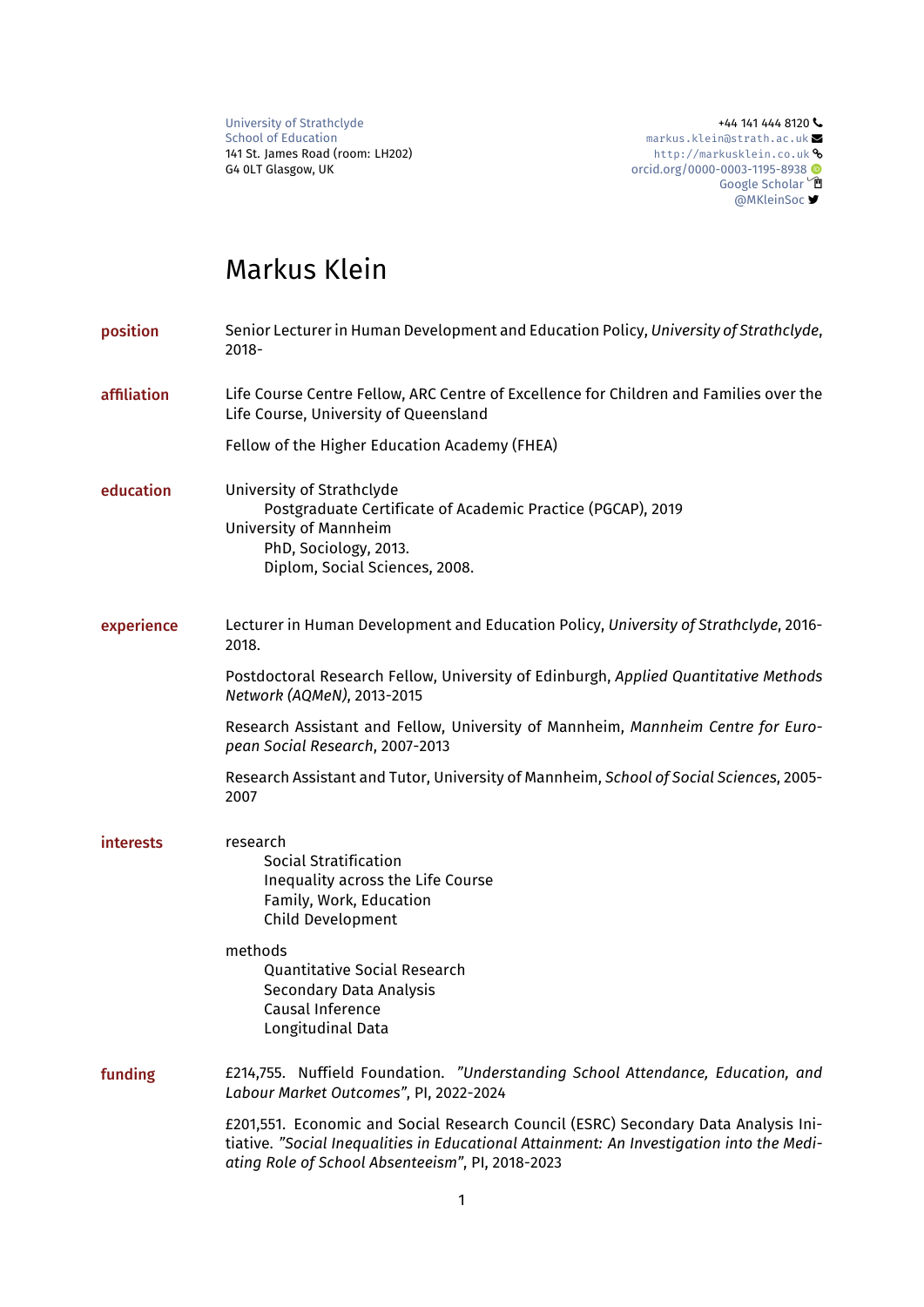£49,138. STV Appeal. *"Process and Impact Evaluation of the East Lothian Tutoring Initiative"*, Co-I, 2021-2022

£55,301. Glasgow City Council. *"Nurturing School Ethos to Improve Educational Attainment"*, Co-I , 2017-2019

EUR 104,089. German Federal Ministry of Education and Research (BMBF). *"Returns to Education in West Germany over Time: Educational Expansion, Occupational Upgrading and the Job Matching Process"*, Doctoral funding, 2010-2013

awards 2019 Rosabeth Moss Kanter Award for Excellence in Work-Family Research (Nomination)

2017 BERJ Editor's Choice Award (Commended)

BSA (British Sociological Association) Early Career Award. Annual Conference 2015 "Societies in Transition: Progression or Regression?", 2015 (£500)

QMSS2 (Quantitative Methods in the Social Sciences, Phase 2) Conference Award. Joint ECSR, TransEurope and QMSS2 conference 'Analysing Education, Family, Work and Welfare in Modern Societies: Methodological Approaches and Empirical Evidence', University of Bamberg, 2010 (EUR 1,000)

### publications *peer-reviewed journal articles*

Klein, M., Sosu, M. and Dare, S. (2022). [School absenteeism and academic achievement:](https://journals.sagepub.com/doi/full/10.1177/23328584211071115) [Does the reason for absence matter?](https://journals.sagepub.com/doi/full/10.1177/23328584211071115) *AERA Open* [Open Access]

Sosu, E., Dare, S., Goodfellow, C. and Klein, M. (2021). [Socioeconomic status and school](https://bera-journals.onlinelibrary.wiley.com/doi/epdf/10.1002/rev3.3291) [absenteeism: A systematic review and narrative synthesis](https://bera-journals.onlinelibrary.wiley.com/doi/epdf/10.1002/rev3.3291) *Review of Education, 9(3), e3291*. [Open Access]

Klein, M. and Kühhirt, M. (2021). [Direct and indirect effects of grandparents' educa](https://sociologicalscience.com/download/vol-8/july/SocSci_v8_265to284.pdf)[tion on grandchildren's cognitive development: The role of parental cognitive ability](https://sociologicalscience.com/download/vol-8/july/SocSci_v8_265to284.pdf) *Sociological Science 8, 265-284*. [Open Access] [[Replication files\]](https://osf.io/f253g/)

Klein, M. (2021). [Who benefits from attending elite universities? Family background](https://www.sciencedirect.com/science/article/abs/pii/S0276562421000056) [and graduates' career trajectories](https://www.sciencedirect.com/science/article/abs/pii/S0276562421000056) *Research in Social Stratification and Mobility, 72, 100585*. [[Preprint\]](https://www.lifecoursecentre.org.au/wp-content/uploads/2019/06/2019-12-LCC-Working-Paper-Klein.pdf) [\[Replication files](https://osf.io/utfek/)]

Klein, M., Sosu, E. and Dare, S. (2020). [Mapping inequalities in school attendance: the](https://reader.elsevier.com/reader/sd/pii/S0190740920303698?token=7B50290DA6824D9B0E0BBAD5645AAE5A26736EFD6343516C4303240086F91B149D25C80F38A135EB54AF8D2A73573A68) [relationship between dimensions of socioeconomic status and forms of school ab](https://reader.elsevier.com/reader/sd/pii/S0190740920303698?token=7B50290DA6824D9B0E0BBAD5645AAE5A26736EFD6343516C4303240086F91B149D25C80F38A135EB54AF8D2A73573A68)[sence](https://reader.elsevier.com/reader/sd/pii/S0190740920303698?token=7B50290DA6824D9B0E0BBAD5645AAE5A26736EFD6343516C4303240086F91B149D25C80F38A135EB54AF8D2A73573A68) *Children and Youth Services Review, 118, 105432*. [Open Access] [\[Blog](https://www.strath.ac.uk/humanities/schoolofeducation/blog/schoolattendanceandthepoverty-relatedattainmentgap/)]

Kühhirt, M. and Klein, M. (2020). [Parental education, television exposure, and chil](https://www.sciencedirect.com/science/article/pii/S0049089X18310470)[dren's early cognitive, language and behavioral development](https://www.sciencedirect.com/science/article/pii/S0049089X18310470) *Social Science Research, 86, 102391*. [[Preprint](http://www.lifecoursecentre.org.au/working-papers/the-social-stratification-of-early-tv-consumption-and-childrens-cognitive-language-and-behavioral-development)] [\[Replication files](https://osf.io/4v3dg/)]

Jacob, M. and Klein, M. (2019). [Social origin, field of study, and graduates' career pro](https://onlinelibrary.wiley.com/doi/full/10.1111/1468-4446.12696)[gression: Does social inequality vary across fields?](https://onlinelibrary.wiley.com/doi/full/10.1111/1468-4446.12696) *The British Journal of Sociology* 70 (5), 1850-1873. [Open Access] [\[Replication files](https://osf.io/wz9e5/)] [\[Blog](https://sociologylens.net/topics/organisations-and-work/long-term-impact-social-background-graduates-careers/26088)]

Klein, M., Barg, K. and Kühhirt, M. (2019). [Inequality of educational opportunity in East](https://www.sociologicalscience.com/download/vol-6/january/SocSci_v6_1to26.pdf) [and West Germany. Convergence or continued differences](https://www.sociologicalscience.com/download/vol-6/january/SocSci_v6_1to26.pdf) *Sociological Science* 6: 1-26. [Open Access] [\[Replication files](https://osf.io/ntgd6/)] [\[Blog](https://theconversation.com/what-the-fall-of-the-berlin-wall-and-german-unification-have-meant-for-educational-inequality-124331)]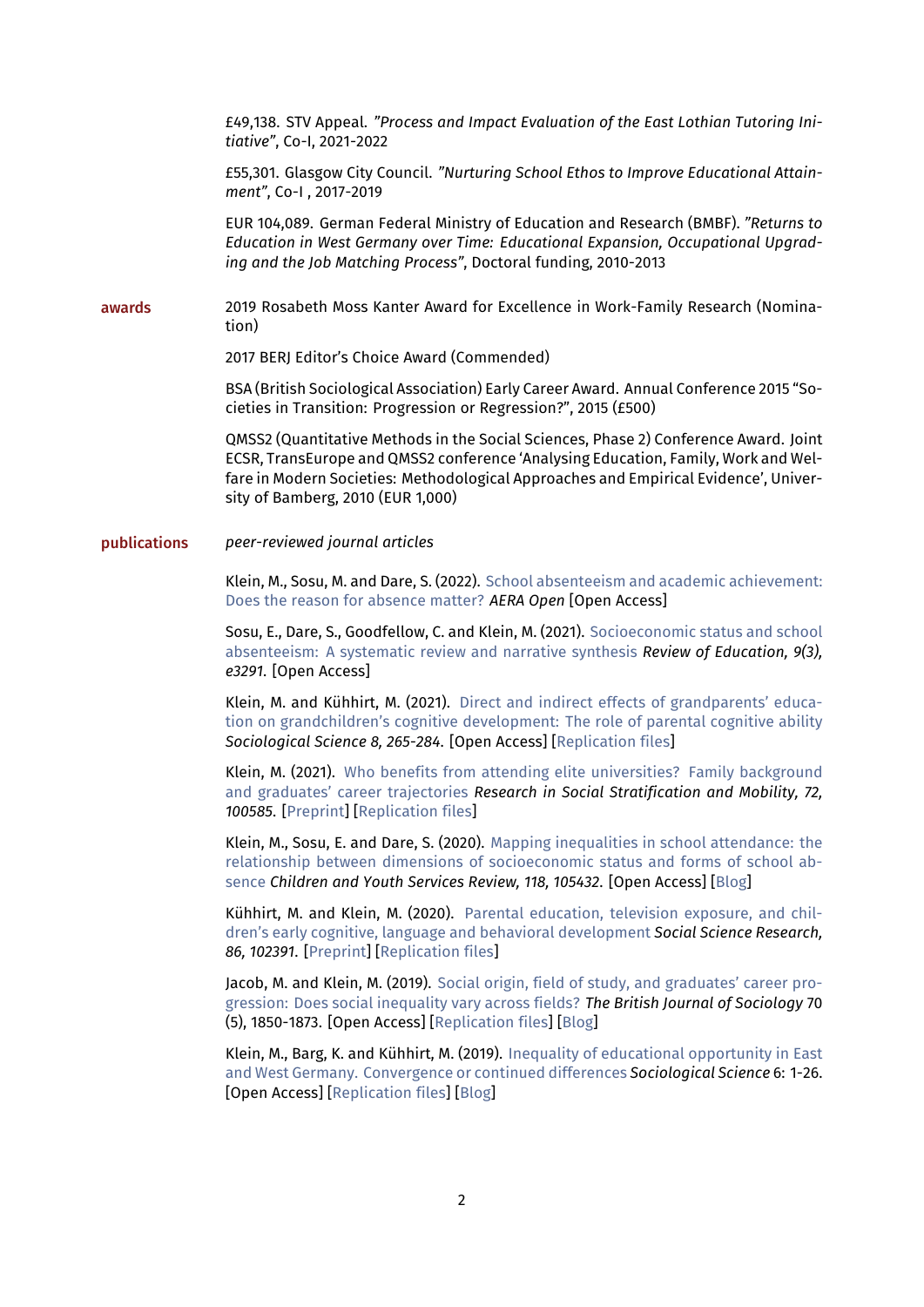Kühhirt, M. and Klein, M. (2018). [Early Maternal employment and children's vocabulary](http://onlinelibrary.wiley.com/doi/10.1111/cdev.12796/abstract) [and inductive reasoning ability: A dynamic approach.](http://onlinelibrary.wiley.com/doi/10.1111/cdev.12796/abstract) *Child Development* 89 (2): e91 e106. [[Preprint](https://osf.io/preprints/socarxiv/brscf)] [\[Replication files](https://osf.io/m8trg/)] [\[Blog](https://theconversation.com/being-a-working-mother-is-not-bad-for-your-children-78439)]

Nominated for the [2019 Rosabeth Moss Kanter Award](https://www.purdue.edu/hhs/hdfs/cff/initiatives/kanteraward/nominations/2019kanter/) for Excellence in Work-Family Research Covered in [The Guardian](https://www.theguardian.com/commentisfree/2018/jul/23/working-mothers-women-in-work-children), [The Daily Mail,](https://www.dailymail.co.uk/sciencetech/article-4746340/Being-working-mother-not-bad-children.html) [The Daily Telegraph](https://www.dailytelegraph.com.au/news/nsw/little-difference-found-between-children-with-a-working-mum-or-a-stayathome-parent/news-story/741c5fb534d09ed1cfad5859086b3e11)

Iannelli, C., Smyth, E. and Klein, M. (2016). [Curriculum differentiation and social in](https://onlinelibrary.wiley.com/doi/abs/10.1002/berj.3217)[equality in higher education entry in Scotland and Ireland](https://onlinelibrary.wiley.com/doi/abs/10.1002/berj.3217) *British Educational Research Journal 42 (4): 561–585.* [Open Access] [\[Blog](https://www.esri.ie/pubs/RB20160101.pdf)] 2017 BERJ Editor's Choice Award (Commended)

Covered in [Schools Improvement,](https://schoolsimprovement.net/subject-choices-vital-in-closing-the-gap-in-scotland/) [TES,](https://www.tes.com/news/scotland-subject-choice-vital-improving-childrens-life-chances-researchers-say) [Evening Times](https://www.eveningtimes.co.uk/news/13935234.subject-choice-in-scotlands-schools-discriminates-against-poorer-pupils/), [The Herald Scotland](https://www.heraldscotland.com/news/13934994.subject-choice-in-scottish-schools-discriminates-against-poorer-pupils/)

Klein, M. (2016). [The association between graduates' field of study and occupational](https://goo.gl/cYYSyq) [attainment in West Germany, 1980-2008](https://goo.gl/cYYSyq) *Journal for Labour Market Research* 49 (1): 43– 58. [Open Access]

Klein, M. (2016). [Educational expansion, occupational closure and the relationship](http://journals.sagepub.com/doi/abs/10.1177/0038038514560602) [between educational attainment and occupational prestige over time](http://journals.sagepub.com/doi/abs/10.1177/0038038514560602) *Sociology* 50 (1): 3–23. [\[Ungated postprint\]](https://goo.gl/m4Jjx7)

Jacob, M., Klein, M. and Iannelli, C. (2015). [The impact of social origin on graduates'](https://academic.oup.com/esr/article/31/4/460/496092) [early occupational destinations – An Anglo-German comparison.](https://academic.oup.com/esr/article/31/4/460/496092) *European Sociological Review* 31 (4): 460–476. [Open Access] [[Blog\]](https://theconversation.com/family-background-more-important-for-a-good-graduate-job-in-the-uk-than-germany-34939) Covered in [Schools Improvement](https://schoolsimprovement.net/family-background-more-important-for-a-good-graduate-job-in-the-uk-than-germany/)

Klein, M. (2015). [The increasing unemployment gap between the low and high educated](https://www.sciencedirect.com/science/article/pii/S0049089X14002166) [in West Germany. Structural or cyclical crowding-out?](https://www.sciencedirect.com/science/article/pii/S0049089X14002166) *Social Science Research* 50: 110- 125. [[Postprint](https://goo.gl/MKSmzY)]

Weiss, F., Klein, M. and Grauenhorst, T. (2014). [The effects of work experience during](http://journals.sagepub.com/doi/abs/10.1177/0950017013506772) [higher education on the labour market entry. Learning by doing or an entry ticket?](http://journals.sagepub.com/doi/abs/10.1177/0950017013506772) *Work, Employment and Society* 28 (5): 788-807. [\[Postprint](https://goo.gl/AneiWs)]

Jacob, M. and Klein, M. (2013). [Der Einfluss der Bildungsherkunft auf den Berufsein](http://www.bzh.bayern.de/uploads/media/1-2013-Jacob-Klein.pdf)[tritt und die ersten Erwerbsjahre von Universitätsabsolventen](http://www.bzh.bayern.de/uploads/media/1-2013-Jacob-Klein.pdf) *Beiträge zur Hochschulforschung* 35 (1): 8-37. [Open Access]

Klein, M. and Weiss, F. (2011). [Is forcing them worth the effort? Benefits of manda](https://www.tandfonline.com/doi/abs/10.1080/03075079.2010.487936)[tory internships for graduates from diverse family background at labour market entry.](https://www.tandfonline.com/doi/abs/10.1080/03075079.2010.487936) *Studies in Higher Education* 36 (8): 969-987. [\[Postprint\]](https://goo.gl/Du6r51)

Klein, M. (2011). [Trends in the association between educational attainment and class](https://www.sciencedirect.com/science/article/pii/S0276562411000230) [destinations in West Germany: Looking inside the service class.](https://www.sciencedirect.com/science/article/pii/S0276562411000230) *Research in Social Stratification and Mobility* 36 (8): 969-987.

Weiss, F. and Klein, M. (2011). [Soziale Netzwerke und Jobfindung von Hochschulab](https://www.degruyter.com/downloadpdf/j/zfsoz.2011.40.issue-3/zfsoz-2011-0304/zfsoz-2011-0304.pdf)[solventen - Die Bedeutung des Netzwerktyps für monetäre Arbeitsmarkterträge und](https://www.degruyter.com/downloadpdf/j/zfsoz.2011.40.issue-3/zfsoz-2011-0304/zfsoz-2011-0304.pdf) Ausbildungsadğuatheit. *Zeitschrift für Soziologie* 40 (3): 228-245. [Open Access]

Klein, M. (2011). [Higher education and non-pecuniary returns in Germany: Tracing the](https://www.tandfonline.com/doi/abs/10.1080/03323315.2011.569144) [mechanisms behind field of study effects at the start of the career.](https://www.tandfonline.com/doi/abs/10.1080/03323315.2011.569144) *Irish Educational Studies* 30 (2): 247-264. [[Preprint\]](http://www.mzes.uni-mannheim.de/publications/wp/wp-130.pdf)

Klein, M. and Kühhirt, M. (2010). [Sozial erwünschtes Antwortverhalten bezüglich der](https://www.ssoar.info/ssoar/bitstream/handle/document/21012/ssoar-mda-2010-2-klein_et_al-sozial_erwunschtes_antwortverhalten_bezuglich_der.pdf?sequence=1) [Teilung häuslicher Arbeit : die Interaktion von Interviewergeschlecht und Befragten](https://www.ssoar.info/ssoar/bitstream/handle/document/21012/ssoar-mda-2010-2-klein_et_al-sozial_erwunschtes_antwortverhalten_bezuglich_der.pdf?sequence=1)[merkmalen in Telefoninterviews.](https://www.ssoar.info/ssoar/bitstream/handle/document/21012/ssoar-mda-2010-2-klein_et_al-sozial_erwunschtes_antwortverhalten_bezuglich_der.pdf?sequence=1) *methods, data, analyses* 4 (2): 79-104. [Open Access]

Müller, W. and Klein, M. (2008). [Schein oder Sein: Bildungsdisparitäten in der europäis](https://goo.gl/gmcDEz.)[chen Statistik.](https://goo.gl/gmcDEz.) *Journal of Contextual Economics* 128 (4): 511-543.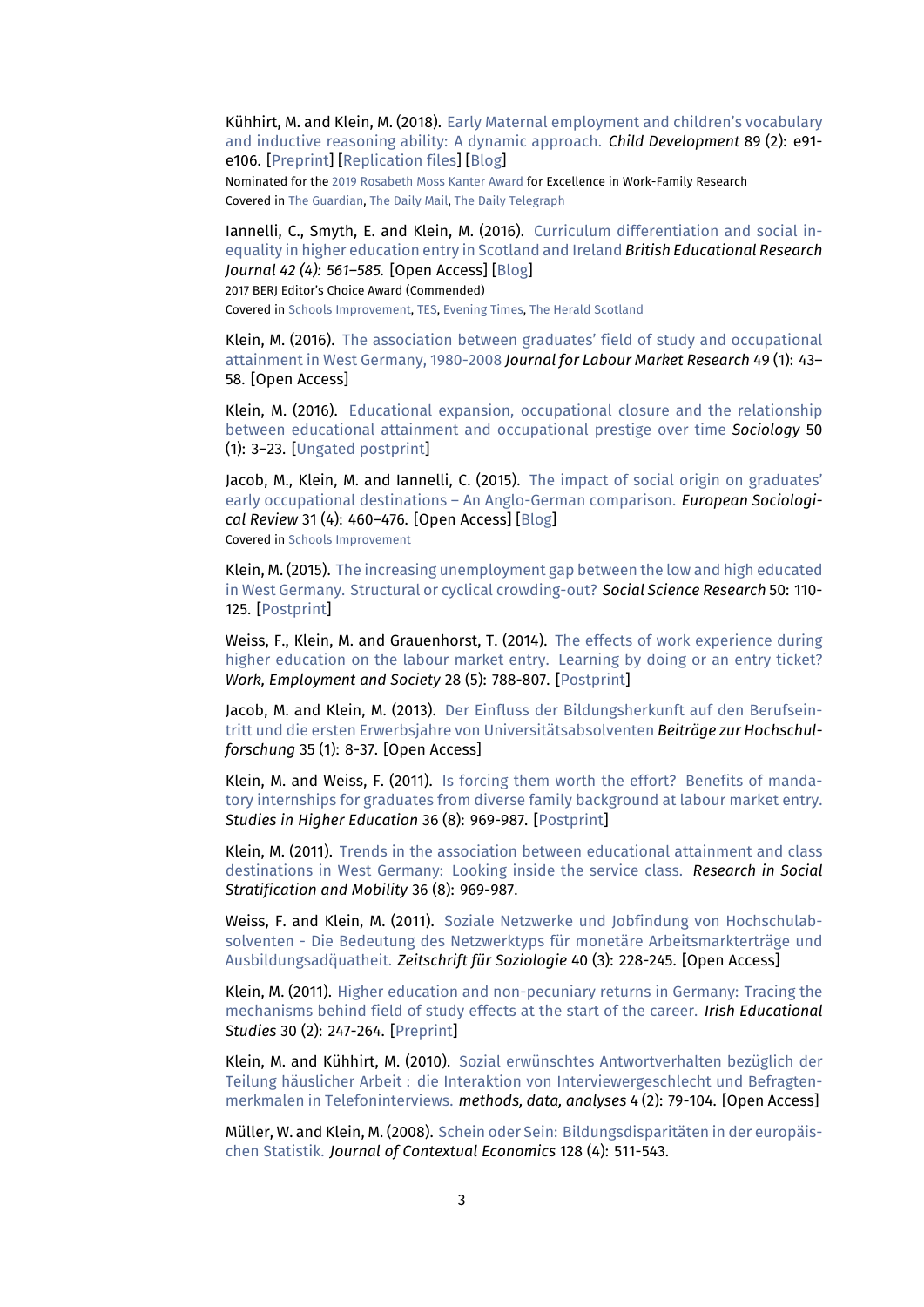### *book chapters*

Klein, M., Iannelli, C. and Smyth, E. (2016). School subject choices and class of origin differences in entry to higher education – Comparing Scotland and Ireland. In: Hans-Peter Blossfeld, Sandra Buchholz, Jan Skopek, Moris Triventi (eds.): *[Models of](https://www.e-elgar.com/shop/models-of-secondary-education-and-social-inequality) [Secondary Education and Social Inequality: An International Comparison](https://www.e-elgar.com/shop/models-of-secondary-education-and-social-inequality)*, p. 233-248. Edward Elgar Publishing Limited: Cheltenham.

Müller, W. and Klein, M. (2012). Die Klassenbasis in der Parteipräferenz des deutschen Wählers. Erosion oder Wandel? In: Rüdiger Schmitt-Beck (ed.): *[Wählen in Deutschland](https://goo.gl/zAHKaP)* (Sonderband Politische Vierteljahresschrift), p. 85-110. Nomos Verlag: Baden-Baden.

Klein, M., Schindler, S., Pollak, R. and Müller, W. (2010). Soziale Disparitäten in der Sekundarstufe und ihre langfristige Entwicklung. In: Jürgen Baumert, Kai Maaz, Ulrich Trautwein (eds.): *[Bildungsentscheidungen](https://www.springer.com/de/book/9783531167176)* (Sonderband 12/09 Zeitschrift für Erziehungswissenschaft), p. 47-73. VS Verlag: Wiesbaden.

### *research briefs*

Klein, M., Sosu, E., and Lillywhite, E. (2022). [School absenteeism and educational at](https://pure.strath.ac.uk/ws/portalfiles/portal/135626502/Klein_etal_2022_School_Absenteeism_and_Educational_Attainment_Evidence_from_the_Scottish.pdf)[tainment - Evidence from the Scottish Longitudinal Study](https://pure.strath.ac.uk/ws/portalfiles/portal/135626502/Klein_etal_2022_School_Absenteeism_and_Educational_Attainment_Evidence_from_the_Scottish.pdf). University of Strathclyde. https://doi.org/10.17868/80713

Sosu, E. and Klein, M. (2021). [Socioeconomic disparities in school absenteeism after](https://pure.strath.ac.uk/ws/portalfiles/portal/117483909/Sosu_Klein_2021_Socioeconomic_disparities_in_school_absenteeism_after.pdf) [the first wave of COVID-19 school closures in Scotland.](https://pure.strath.ac.uk/ws/portalfiles/portal/117483909/Sosu_Klein_2021_Socioeconomic_disparities_in_school_absenteeism_after.pdf) University of Strathclyde.

Klein, M., Goodfellow, C., Dare, S., and Sosu, E. (2020). [Socioeconomic inequalities in](https://pure.strath.ac.uk/ws/portalfiles/portal/107303630/Klein_etal_UoS_2020_Socioeconomic_Inequalities_in_School_Attendance_in_Scotland.pdf) [school attendance in Scotland. Research Brief](https://pure.strath.ac.uk/ws/portalfiles/portal/107303630/Klein_etal_UoS_2020_Socioeconomic_Inequalities_in_School_Attendance_in_Scotland.pdf). University of Strathclyde

Smyth, E., Iannelli, C. and Klein, M. (2016). [Higher education selection: implications for](https://www.esri.ie/system/files?file=media/file-uploads/2016-01/RB20160101.pdf) [social inequality.](https://www.esri.ie/system/files?file=media/file-uploads/2016-01/RB20160101.pdf) ESRI Research Bulletin

Iannelli, C. and Klein, M. (2015). [Subject choice and inequalities in access to Higher](https://www.blogs.law.ed.ac.uk/aqmen/wp-content/uploads/sites/27/2017/07/Subject-choice-and-inequalities-in-access-to-Higher-Education-Comparing-Scotland-and-Ireland.pdf) [Education: Comparing Scotland and Ireland.](https://www.blogs.law.ed.ac.uk/aqmen/wp-content/uploads/sites/27/2017/07/Subject-choice-and-inequalities-in-access-to-Higher-Education-Comparing-Scotland-and-Ireland.pdf) University of Edinburgh

Iannelli, C. and Klein, M. (2014). [Degrees of difference: Social inequalities in graduates'](https://www.research.ed.ac.uk/portal/files/30878507/RB6_degrees_difference.pdf) [job opportunities in the UK and Germany.](https://www.research.ed.ac.uk/portal/files/30878507/RB6_degrees_difference.pdf) University of Edinburgh

*data*

Iannelli, C., Klein, M., Duta, A., Croxford, L. (2017). Time-Series Data on School Subjects and Attainment for Scotland, 1984-2002. [data collection]. University of Edinburgh. Centre for Educational Sociology, National Centre for Social Research, [original data producer(s)]. UK Data Service. SN: 8262, <http://doi.org/10.5255/UKDA-SN-8262-1>

work in progress Kühhirt, M., Klein, M. and Demirer, I. Children's academic achievement and behavior problems at the intersection of gender and family environment. *Under review*.

> Klein, M., Sosu, E. and Dare, S.. School absenteeism and academic achievement: An investigation into heterogeneity across family socioeconomic status *Under review*.

> Barg, K. and Klein, M. Bringing occupations back in: Maternal occupation-specific skills and children's cogntive development. *Under review*.

> Klein, M. and Sosu, E. Secondary school absences and adolescents' post-school destinations – Evidence from the Scottish Longitudinal Study *In progress*.

> Klein, M. and Kühhirt, M. Parental education and children's cognitive development: A prospective approach *In progress*.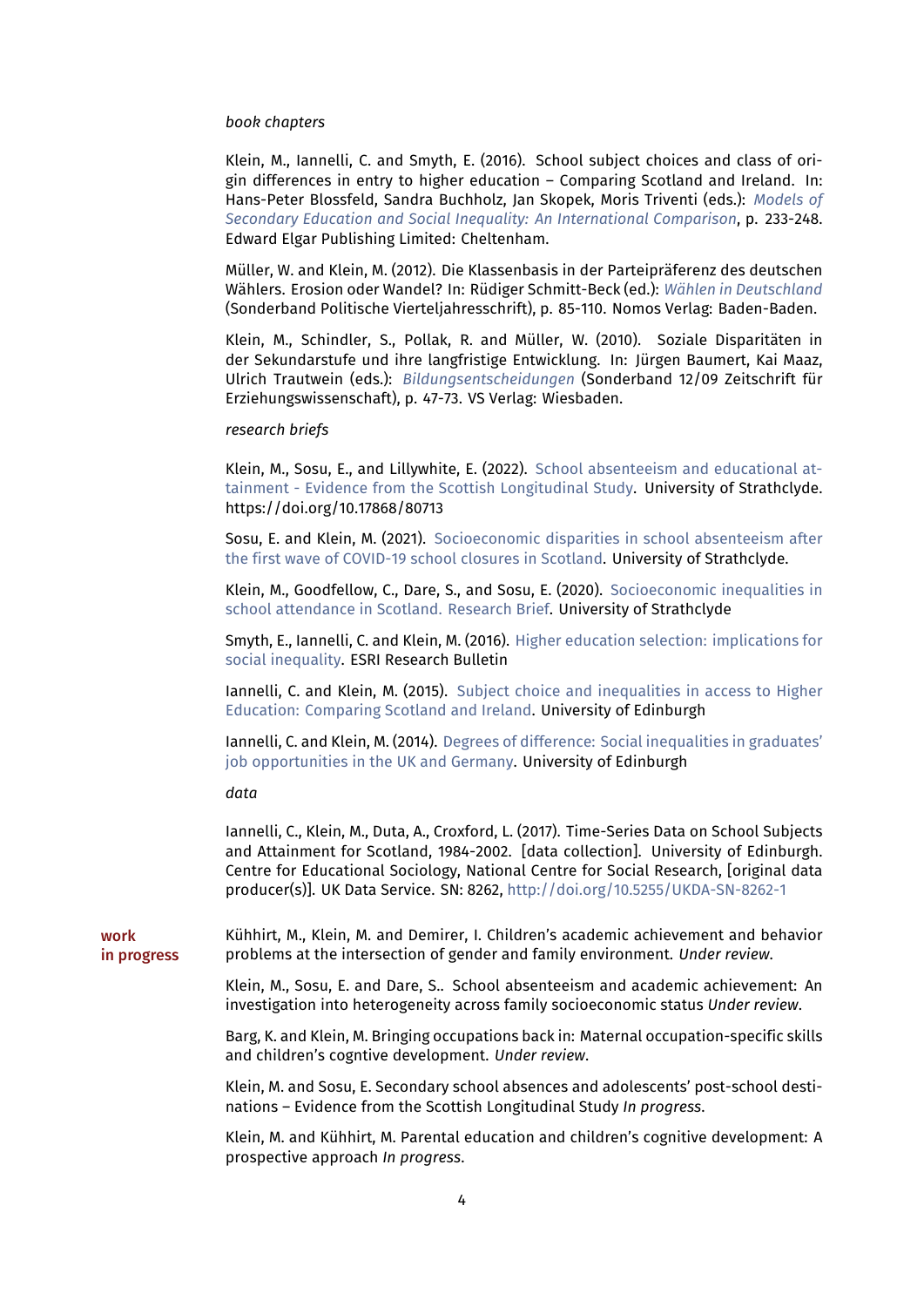| conference<br>presentations | - International Sociological Association Research Committee 28 (Social Stratification<br>and Social Mobility) Spring/Summer Meeting: 2009, 2010, 2011, 2012, 2014, 2015, 2016,<br>2018 (ISA World Congress), 2019, 2021 (ISA Forum + Summer Meeting), 2022<br>- Society for Longitudinal and Life Course Studies (SLLS) Annual Conference: 2015, 2017,<br>2019, 2020 (accepted), 2021<br>- European Consortium for Sociological Research (ECSR) Annual Conference: 2010,<br>2016, 2020 (accepted), 2021<br>- European Conference on Educational Research (ECER): 2017, 2019, 2020 (accepted),<br>2021<br>- European Research Network on Transitions in Youth (TIY): 2009, 2010<br>- Nordic Sociological Association Biennial Conference: 2022<br>- European Association for Research on Adolescence Conference: 2022 - British Soci-<br>ological Association (BSA) Annual Conference: 2015<br>- European User Conference for EU-LFS and EU-SILC: 2009<br>- Network of Excellence Economic Change, Quality of Life and Social Cohesion (EQUAL-<br>SOC) conference: 2009<br>- Understanding Inequalities Conference 2020 (accepted)<br>- Celebrating 50 years of the 1970 British Cohort Study: a longitudinal studies confer-<br>ence: 2020 (accepted) |
|-----------------------------|-------------------------------------------------------------------------------------------------------------------------------------------------------------------------------------------------------------------------------------------------------------------------------------------------------------------------------------------------------------------------------------------------------------------------------------------------------------------------------------------------------------------------------------------------------------------------------------------------------------------------------------------------------------------------------------------------------------------------------------------------------------------------------------------------------------------------------------------------------------------------------------------------------------------------------------------------------------------------------------------------------------------------------------------------------------------------------------------------------------------------------------------------------------------------------------------------------------------------------------------------------|
| invited talks               | - University of Glasgow, Scottish Quantitative Education Research Workshop, June 2022<br>- University of Glasgow, School of Education, April 2021<br>- GUS (Growing Up in Scotland) Symposium at SLLS Annual Conference, University of<br>Stirling, October 2017.<br>- Effe (European Forum for Freedom in Education) Symposium, University of Edinburgh,<br>May 2015.<br>- University of Cologne, Institute of Sociology and Social Psychology, May 2013.<br>- German Centre for Research on Higher Education and Science Studies, Hannover, April<br>2010.<br>- Centre Maurice Halbwachs, Paris, March 2009                                                                                                                                                                                                                                                                                                                                                                                                                                                                                                                                                                                                                                         |
| summer<br>schools           | EQUALSOC and ECSR joint Summer School, Trento, August 2009.                                                                                                                                                                                                                                                                                                                                                                                                                                                                                                                                                                                                                                                                                                                                                                                                                                                                                                                                                                                                                                                                                                                                                                                           |
| research<br>visits          | University of Cologne, Institute of Sociology and Social Psychology, October-November<br>2015.                                                                                                                                                                                                                                                                                                                                                                                                                                                                                                                                                                                                                                                                                                                                                                                                                                                                                                                                                                                                                                                                                                                                                        |
| further<br>training         | Causal Mediation Analysis, GESIS, September 2021.<br>Recent Advances in Causal Inference, University of Edinburgh, September 2014.<br>Propensity score matching, inverse probability of treatment weighting, instrumental variable regression.<br>SOEP@Campus 2007, University of Duisburg-Essen, October 2007.<br>Panel regression, structural equation modelling, matching, event history analysis.                                                                                                                                                                                                                                                                                                                                                                                                                                                                                                                                                                                                                                                                                                                                                                                                                                                 |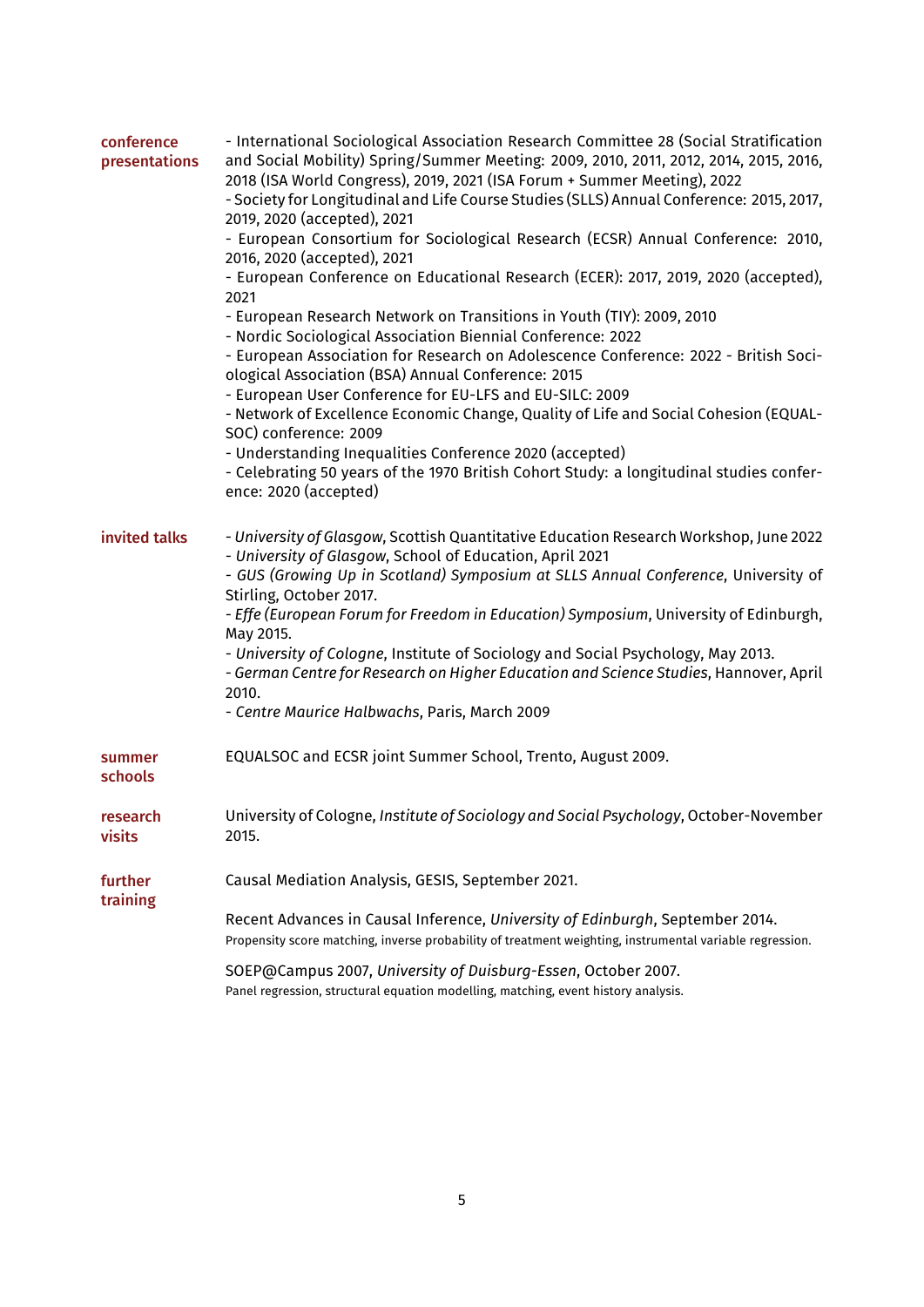# teaching University of Strathclyde

- Policy and Politics in Education (Year 4 undergraduate, 20 credits) 2016/17-2019-20, 2021-22
- Social Research Methods (Year 4 undergraduate, 10 credits) 2016/17-2019/20
- Education in the 21st Century (Year 1 undergraduate, 20 credits) 2016/17-2019/20
- Contemporary Childhood: A Sociological Perspective (Year 1 undergraduate, 20 credits) 2015/16
- Globalisation, Society and Education Policy (Masters, 20 credits) 2016/17-2021/22
- Education Studies: Professional Values (PGDE, 20 credits) 2021-22
- Educational Perspectives and Policies (PGDE, 20 credits) 2016/17-2017/18
- International Achievement Testing and Education Policy (PGDE, 10 credits) 2018/19-2019/20

# University of Cologne

• Education and Social Mobility (undergraduate) 2015/16

University of Mannheim

- Data Collection (undergraduate) 2009/10-2011/12
- Introduction to Regression (undergraduate) 2006/07
- Multivariable Regression Analysis (Masters) 2006/07

## Workshops

- Introduction to Multiple Imputation Using Stata, 1-Day workshop for postgraduate students and university staff, University of Edinburgh, AQMeN. May 2014
- Regression Methods for Survey Data Analysis (with Cristina Iannelli), 1-Day workshop for postgraduate students and university staff, University of Edinburgh. December 2013
- Introduction to Stata (with Katherin Barg), 1-Day workshop for postgraduate students and university staff, Leibniz Institute for the Social Sciences, Mannheim. June 2010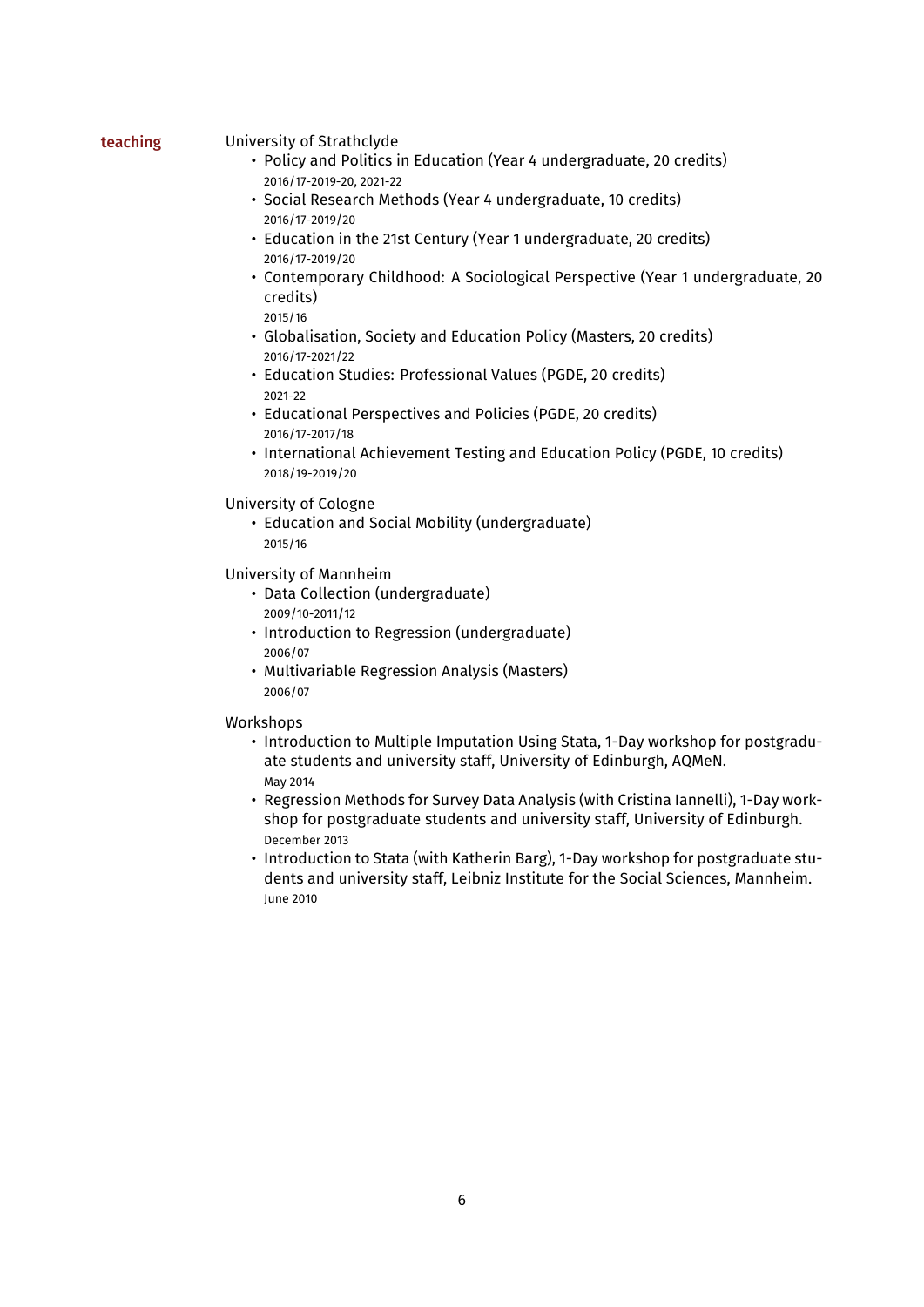# supervision *Doctoral supervision*

- First supervisor
	- Alastair Wilson (PhD)
	- Janet Jagaba (PhD)
	- Christopher Wilson (EdD)
	- William Quirke (EdD)
- Second supervisor
	- Scott Orr (PhD)
	- Xueyan Hao (PhD)
	- Keith Falconer (PhD)
	- Eva Antwi-Darko (PhD)
	- Charles McQuade (EdD)
	- Caroline Wilson (EdD)
	- Rachel Gibson (EdD)

*Completed supervision of undergraduate (14×) and postgraduate (9×)* dissertations

external examining 2018, PhD, University of Glasgow, College of Social Sciences, Oonagh Maisie Ella Fraser Robison, "The impact of housing tenure on secondary school pupils' educational attainment" service Course leader, MEd Education Studies (part-time), School of Education, University of Strathclyde, 2018-2021.

> Course and class reviewer, Faculty of Humanities and Social Sciences, University of Strathclyde, 2017-2020.

Session organizer (with Jianghong Li and Michael Kühhirt) and chair, Social Stratification and Child Development, IV ISA World Forum, Porto Alegre, 2021.

Session organizer and co-chair (with Michael Kühhirt), Social Stratification of Child Development, XIX ISA World Congress, Toronto, 2018.

Scientific committee, ISA RC28 Spring Meeting, Cologne 2017.

Kanter award committee for excellence in work-family research (2020, 2021, 2022)

Associate Editor, *Sociology*, 2016-2022.

Associate Editor, *Work, Employment and Society*, 2014-2019.

*Peer Review*:

Journals: Sociology; Work, Employment and Society; American Sociological Review; European Sociological Review; British Journal of Sociology; Social Science Research; Research in Social Stratification and Mobility; The Sociological Quarterly; Acta Sociologica; European Societies; KZfSS; British Educational Research Journal; Higher Education; Oxford Review of Education; Quality and Quantity; Social Indicators Research; Science Progress; American Journal of Preventive Medicine; for a full list of reviews see [Publons.](http://goo.gl/cW3XwS)

Grant proposals: ESRC Peer Review College, Irish Research Council, Carnegie Trust